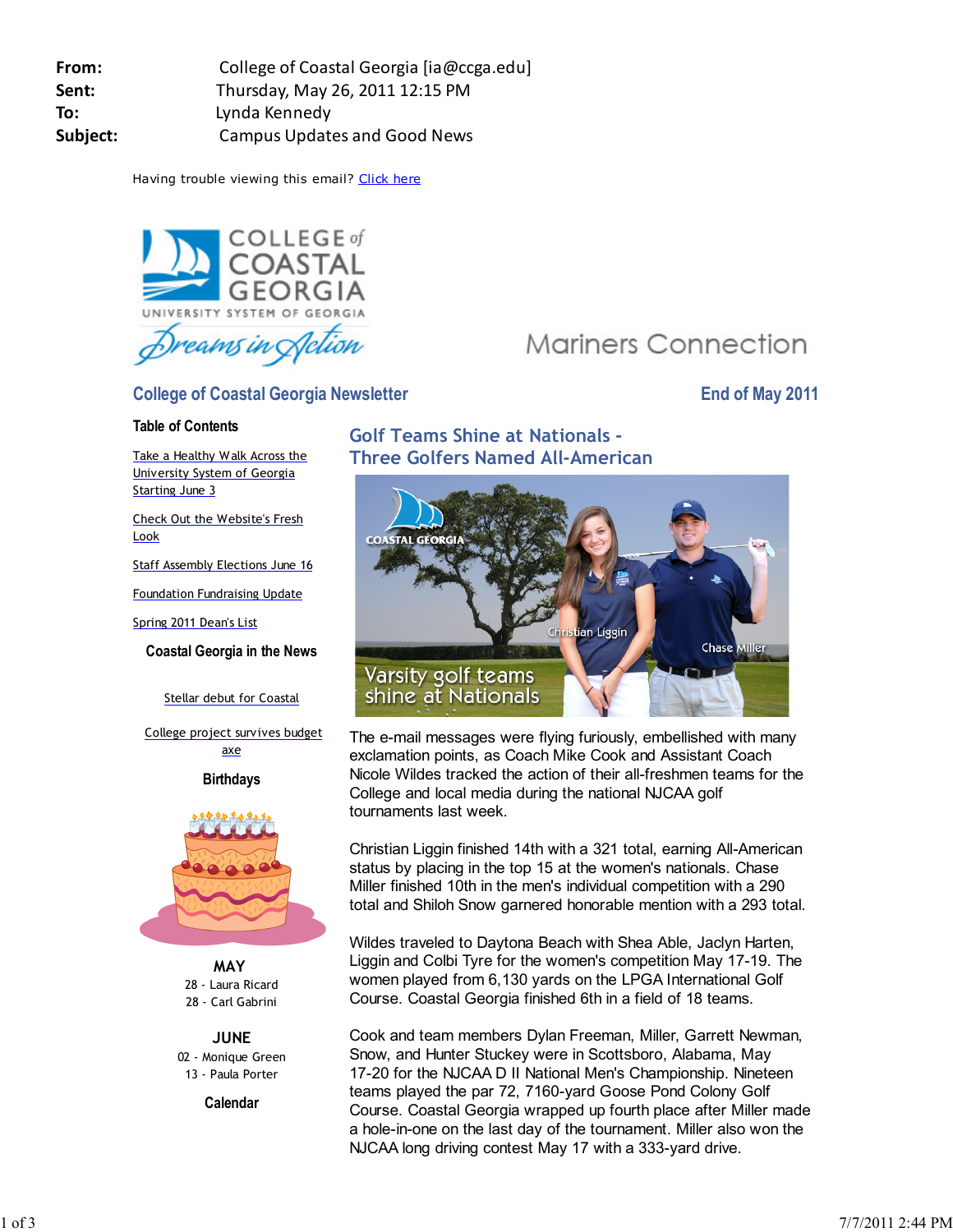

**MAY**

#### **26 - Blue & White Visit Day**

**29 - Jazz in the Park** Phil Morrison Trio 7-9 p.m. Nepture Park St. Simons Island

**30 - Memorial Holiday** Campus Closed

#### **30 - Taps at Twilight**

Annual Memorial Day observance 7 p.m. Neptune Park St. Simons Island

**May 30-June 2 - Cheerleading** Practice and Tryouts

**31 - New Student Orientation**

### **JUNE**

**1 - Campus Fitness Center Reopens** Brunswick

**4 - Family Fishing Derby 2011** 9 a.m.-4 p.m. Jekyll Island

#### **7 - Glynn Art Association Plein**

**Air Painters** through July 5 Southeast Georgia Health System Outpatient Care Center Art Gallery **Brunswick** 

#### **10 - Georgia Artists with Disabilities**

Annual traveling exhibit of award-winning art through July 9 Historic Ritz Theatre Brunswick

**12 - A Little Light Music Island Garage Band** 7-9 p.m. Lighthouse grounds St. Simons Island

**15 - Foundation Trustee Meeting** 11 a.m.

To read more about the tournaments: Coastal squads chase titles Men's golf team is in fourth place Stellar debut for Coastal

## **New Look for College Website**

Late Friday night, May 20, into the wee hours of Saturday morning, Tiffany Cherry made the final adjustments and links to launch the new College of Coastal Georgia website. The new look is clean and crisp, emphasizing the school colors of blue and white. Be sure to check it out. Click here.

# **Nominations Open for Staff Assembly Executive Board and Committees**

*Elections to be held at Staff Assembly meeting June 16*

Nominations for the Executive Board of Staff Assembly are due by June 8. All positions are open.

Chair: Presides at Staff Assembly meetings, serves as Chair of the Executive Board, calls special meetings as necessary, performs other duties as would usually be associated with the Chair, and consults with



Staff Assembly Chair Niki Schmauch

the Human Resources Director pertaining to matters of the Staff Assembly*.*

Vice Chair: Presides at Staff Assembly meetings in the absence of the Chair, serves on the Executive Board, and assumes the duties of the Chair at the end of the Chair's term of office. This position is a two-year commitment.

Secretary: Serves on the Executive Board, notifies members of meetings, keeps minutes of Executive Board meetings and Staff Assembly meetings, and ensures the College Staff Assembly webpage is updated with pertinent information.

In addition to the Executive Board, nominations are being accepted for the Safety, Hospitality, Program, and Staff Awards committees.

Nominations should be submitted to staffassembly@ccga.edu by June 8. For more information, contact Niki Schmauch or click here.

# **Foundation Annual Fund Campaign Update**

As of May 25, annual fund campaign efforts had achieved 66.7% of the 2011 goal. Shooting for \$2,155,000, the Foundation has raised \$1,437,679.

According to the Advancement Office analysis, the Alumni Scholarship challenge is at 84.4% of goal (\$4,220 towards a goal